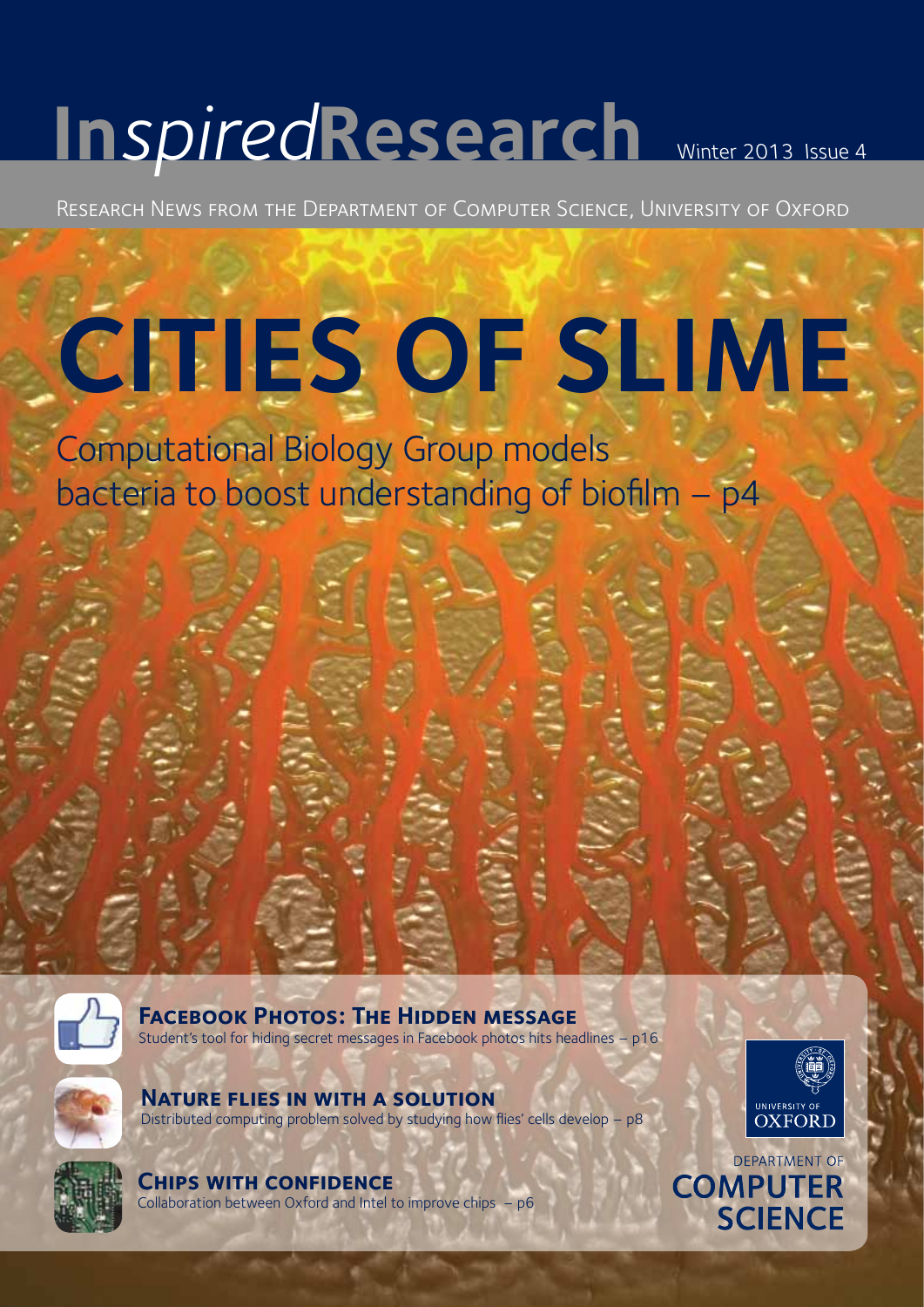# In*Spired* Research…

is a twice-yearly newsletter published by the Department of Computer Science at Oxford University.

If you would like to learn more about anything you read in these pages please get in touch:

Department of Computer Science, University of Oxford, Wolfson Building, Parks Road, Oxford, OX1 3QD

editorial@cs.ox.ac.uk

#### **Editorial board**

Suzanna Marsh (editor) Helen Wilcox (freelance editor) Suvarna Designs (designer)

Wendy Adams Bob Coecke Ivan Flechais Jeremy Gibbons Leslie Ann Goldberg Fred Hoffman Shoshannah Holdom Alexander Horn Peter Jeavons Thomas Lukasiewicz Kelly Ryan Maureen York

#### **Contributors**

Samson Abramsky Phil Armstrong Nycole Cain Jassim Happa Sophie Kay Elias Koutsoupias Marta Kwiatkowska Sharon Lloyd Thomas Lukasiewicz Ines Marusic Peter Millican Gary Mirams Boris Motik Blanca Rodriguez Kelly Ryan William Smith

Printed on recycled paper

# **NEWS**

#### **Oxford sweeps up BCS accolades**



Two academics from Oxford's Computer Science Department have been recognised by BCS, The Chartered Institute for IT, for their outstanding contribution to the field. Dr Boris Motik has been named as the recipient of the BCS Roger Needham Award while Professor Samson Abramsky FRS has received the BCS Lovelace Medal.

Their prizes include the opportunity to deliver a public lecture about their research. Dr Motik will present the 2013 BCS Needham lecture in November, and Professor Abramsky will deliver the Lovelace lecture in 2014.

Boris, whose work has had an impact both inside and outside academia, has made major contributions to the design and standardisation of the OWL2 ontology language, which is widely used in industrial research and applications. His research is around the development of techniques for intelligent management of large amounts of data.

Samson is pre-eminent in setting the modern agenda in the foundations of computer science, an area where he has made immense contributions since the 1980s. His contributions in each of the past three decades had a major impact on the field, notably: Domain Theory in Logical Form, Game Semantics and Categorical Quantum Mechanics. His work over the past decade has shown that methods and concepts developed in theoretical computer science can be applied very directly in quantum information, and the foundations of quantum mechanics itself.

#### **Prominent Paper Award for artificial intelligence research**

Thomas Lukasiewicz and his coauthors have won the prestigious AIJ Prominent Paper Award 2013 for the paper 'Combining answer set programming with description logics for the Semantic Web'.

This paper proposes dl-programs, a formalism that integrates description logics with rule-based logic programs under answer set semantics. It provides not only detailed theoretical analyses of these programs in terms of their expressive power and computational complexities, but also an implementation that illustrates the usefulness of the proposed formalism in the Semantic Web.

This work highlights many difficult issues in the problem of adding rules and default rules into description logics, and has been very influential in subsequent work in this area.

#### **Professorship links industry and academia**

The Royal Society has for the first time awarded a Research Professorship to an industry scientist, which will enable him to embark on academic research while retaining his position in industry. The award has been made to Dr Luca Cardelli, a top computer scientist at Microsoft Research, to take up an honorary position at Oxford's Department of Computer Science.

He will use his professorship to work at the interface of biology, nanotechnology and computing, as he believes that the convergence of these scientific disciplines will bring about the greatest future changes in healthcare and technology. He has strong interests in investigating computational structures in biology and in engineering computational structures from biologic materials.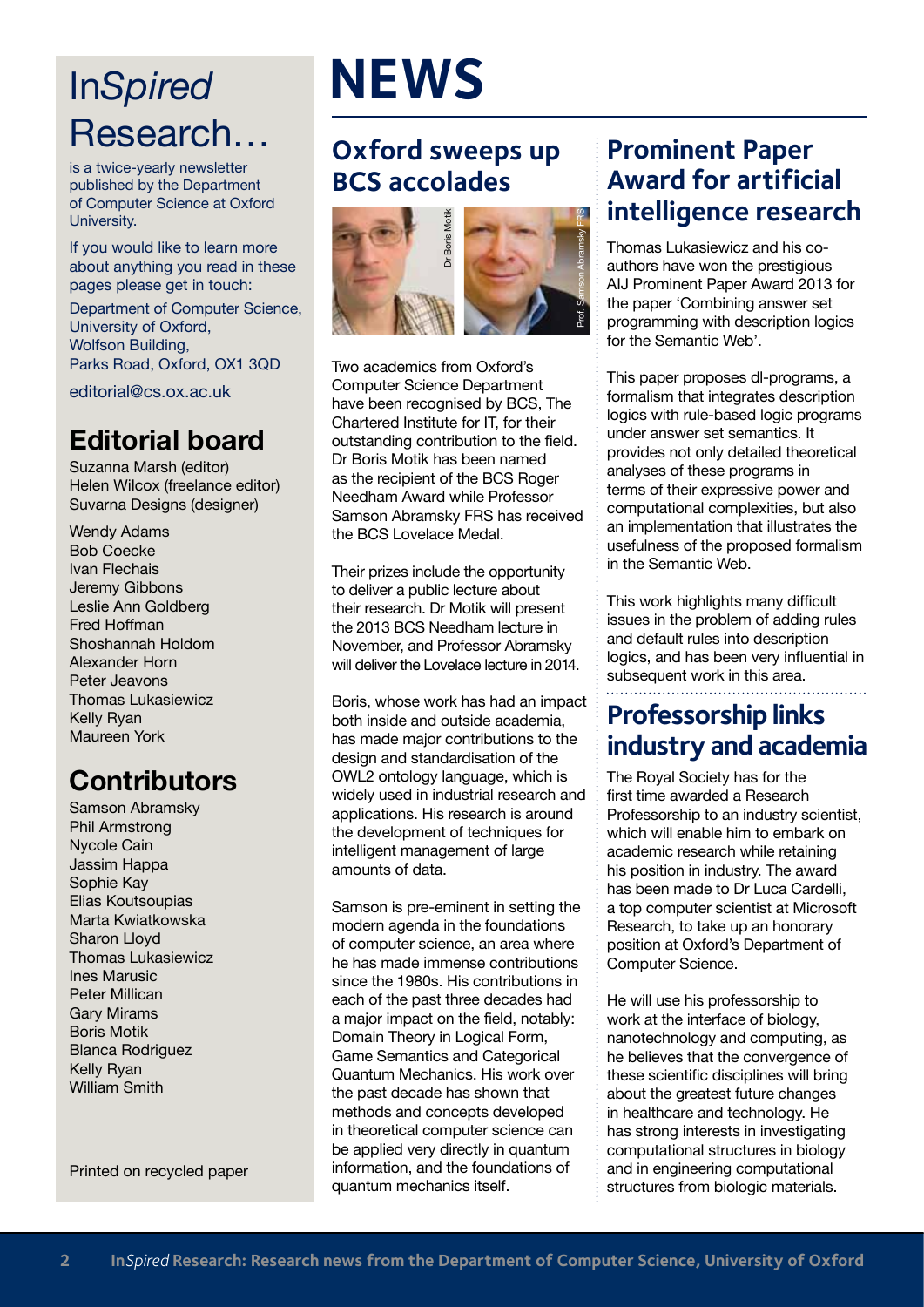#### **Fellowships galore**

Oxford computer scientists have received a lot of recognition for their research over the past few months, receiving fellowships from the EPSRC, the Royal Society, the ERC and the Wellcome Trust, plus an Honorary Fellowship from ESCMSET, and the Birkhoff – von Neumann prize.

Dr Chris Heunen and Dr Phil Blunsom have been successful in gaining highly sought after fiveyear EPSRC Fellowships. Chris of the Quantum Group has received funding for his project 'Combining Viewpoints in Quantum Theory', which intends to use computer science, physics and mathematics to progress our understanding of and capabilities in quantum computing. These advancements could greatly ease the future development of protocols for quantum hardware. Chris has held a Junior Research Fellowship since joining the Department in 2010.

Chris has also been awarded the 2012 Birkhoff – von Neumann prize for his research, which includes the analysis of quantum logic from the perspective of categorical logic and the study of how algebraic quantum mechanics can be related to topos theory so as to construct 

new foundations for quantum logic. The prize is awarded once every two years during the award ceremony held at the bi-annual conference of the International Quantum Structures Association.

Phil was awarded the EPSRC fellowship for his project entitled 'Bayesian Models of Grammar Induction and Translation'. His research programme aims to develop large-scale and languageindependent algorithms to allow for syntactic analyses of real world language data, without the need for traditional hand annotation. The development of such a model could increase our understanding of how children learn languages and could lead to the development of advanced language technologies for processing online data.

Additionally, prestigious Royal Society University Research Fellowships have been awarded to Dr Stefan Kiefer and Dr Stanislav Živný, which will fund their research for the next five years.

Stefan's project 'Quantitative Analysis of Infinite-State Systems' centres on computer-aided formal verification to ensure that dynamic, infinite state systems behave as they are intended. Improved computer-aided verification could, in future, ensure that incidents such as the 2003 power blackout in

Professor Leslie Ann Goldberg has been awarded a five-year European Research Council Advanced Grant for her project 'Mapping the Complexity of Counting', to start in March 2014. The overall objectives are: to map out the landscape

the Northeast of the United States no longer occur. Stefan joined the Department of Computer Science as a postdoctoral research assistant in November 2009.

Stanislav has returned to take up a post at Oxford this October where he will work on his project 'Optimisation of separable functions'. He obtained his Doctor of Philosophy in Computer Science at Oxford in 2009. Since then he has worked for Microsoft Research Cambridge, the University of Oxford, and was most recently at the University of Warwick when he applied for the Fellowship.

Dr Blanca Rodriguez has been awarded a five-year Wellcome Trust Senior Research Fellowship in Biomedicial Sciences, and Dr Gary Mirams the five-year Henry Dale Fellowship, which will support their work in the field of Computational Medicine. See p13 for more details of Blanca and Gary's work.

Professor Kevin Burrage has been awarded an Honorary Fellowship by the European Society of Computational Methods in Sciences, Engineering and Technology (ESCMSET), its highest distinction, for his outstanding contribution in the fields of Computational Mathematics and Numerical Analysis.

of computational counting problems, determining which problems are tractable, and which are intractable; and to discover complexity characterisations which elucidate the features that make counting problems tractable or intractable.



**ERC** 

**advanced** 

**£1.26 Million Platform Grant for Information Systems**

The Information Systems Group has just been awarded a highly sought after Platform Grant from EPSRC. Platform Grants provide a base of flexible funding to support the retention of key staff, feasibility studies, longer term research and international networking. Congratulations to all involved in making this application a success. We will bring you details of the research in future editions.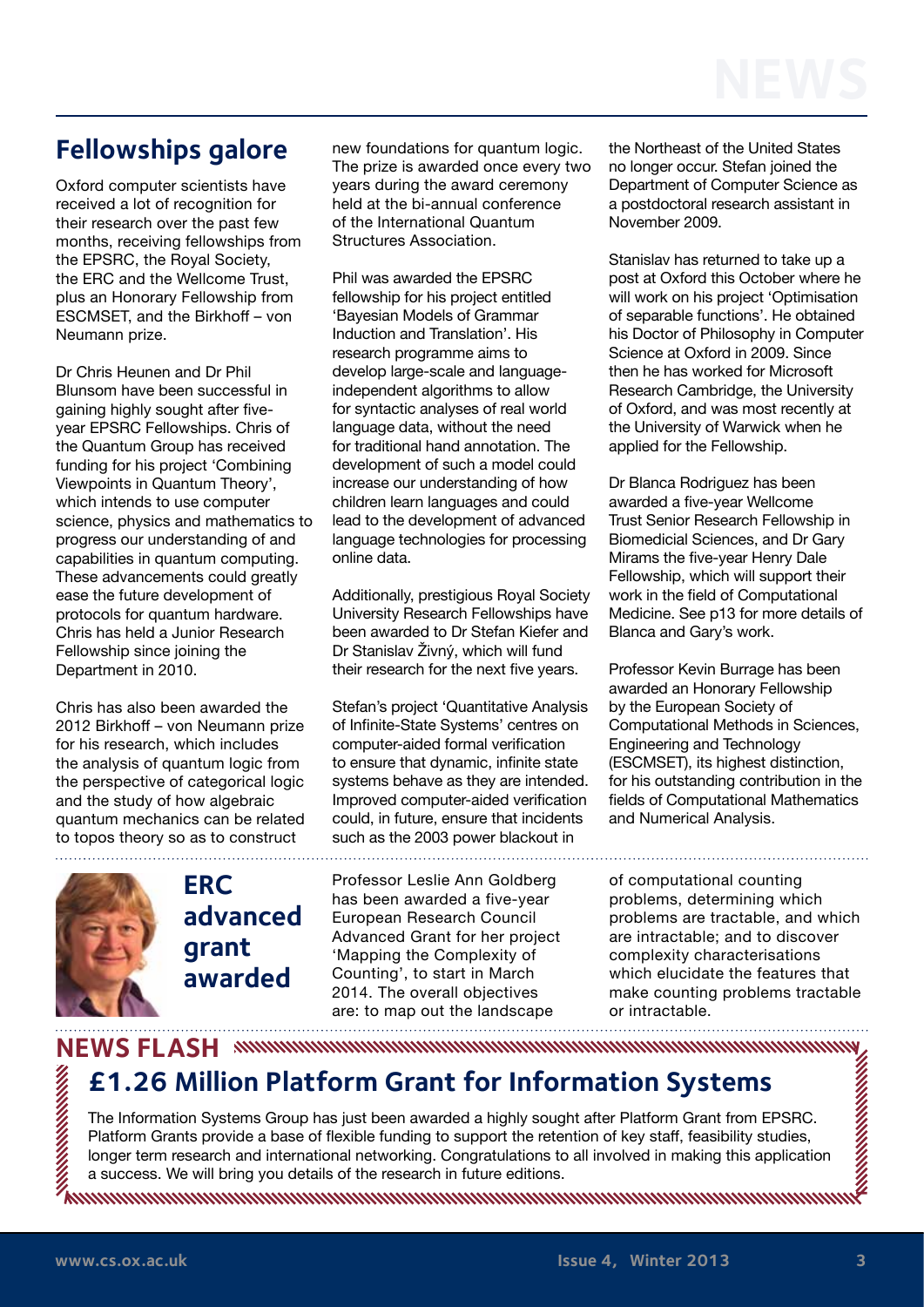# Cities of slime

**Most bacteria live together in quasi-social colonies, which are known for exhibiting fascinating behaviour. The way that these biofilms grow is currently being modelled by The Oxford Computational Biology Group. In this article, Will Smith explains why slimy layers of bacteria are so important, and describes some of the group's current research.**

What do you imagine when you hear the word 'bacteria'? Perhaps some little green blobs swimming about, no doubt plotting to infect some unattended kitchen surface and cause domestic havoc. This is the picture often painted by, for instance, disinfectant advertisements – but it neglects to tell the full and awesome story of the bacterial lifestyle.

Now, imagine a complex, dynamic community where countless species of bacteria live and die together – billions of organisms competing, sharing and interacting within microscopic architectures built of cells and slime. Sounds fantastic? Welcome to the amazing world of the biofilm.

The vast majority of bacteria on the planet live – like us – together in quasi-social colonies, grouped under the heading of biofilms. These dense, slimy layers of bacteria can form on virtually any surface, and can be a great nuisance if allowed to grow unchecked – blocking pipes, fouling ships' hulls, and contaminating water supplies. Biofilms are also notorious pathogens, accounting for some 80% of all chronic infections, and are well known for their robust resistance to antibiotic treatments. Dental plaque, associated with tooth decay and gum disease, is a well-known instance of a bacterial biofilm.

But on top of their industrial and medical infamy, bacterial biofilms exhibit a great deal of fascinating biological behaviour, which has made them popular targets for

computational modelling. For example, biofilms can form intricate structures during growth; towerlike edifices, internal nutrient supply channels and fractal-like growth patterns are all common examples of the amazing emergent configurations observed.

They can also display remarkably sophisticated sociobiology: film bacteria can cooperate to achieve common goals, coordinating chemical counter-attacks on assailants and producing communal materials for the benefit of the colony. A good example of this is the slime (termed 'Extra-cellular Polymeric Substance' or EPS) that holds the biofilm together: the contributions of many bacteria combine to form a viscous protective blanket, anchoring the colony to surfaces and shielding it from chemical attacks – such as disinfectants.

However, it's not all peace, love and understanding. Whilst cooperation between film inhabitants is sometimes observed, vicious competition is usually the rule of thumb, with rival populations of bacteria constantly contending for coveted space and resources. Again, slime plays a critical role here: like Roman soldiers in a tortoise formation, subgroups of bacteria can use EPS as a barrier to eject and exclude other microbes, allowing them to progressively dominate the biofilm territory (see background photo).

Recent work performed in the Computational Biology Group has begun to direct the power of the Chaste (Cancer, Heart And Soft Tissue Environment) platform towards the modelling of biofilm biology. An exciting new collaboration between the Foster group (Oxford Zoology), the Toulouse Institute of Fluid Mechanics, and the Oxford Computational Biology Group has been using Chaste to create new computational models of biofilm growth.

So far, this work has focused on the development of new modelling frameworks, designed to examine the role that cell shape plays in biofilm growth and structure formation. Could cell shape affect the evolutionary strategies adopted by bacteria in competing for space and resources? We aim to find out.

Boosting human understanding of biofilm growth is crucial for predicting and manipulating the behaviour of these fascinating systems, and is providing us with stunning insights into the fundamentals of evolutionary biology. The computational modelling of biofilms has much to teach us about the microorganisms with which we share our daily lives, and could prove to be a key resource for unlocking the secrets of the cities of slime.

You can find out more about the Chaste Biofilm project at [www.cs.ox.ac.uk/chaste](http://www.cs.ox.ac.uk/chaste)  or by contacting Will Smith (william.smith@cs.ox.ac.uk).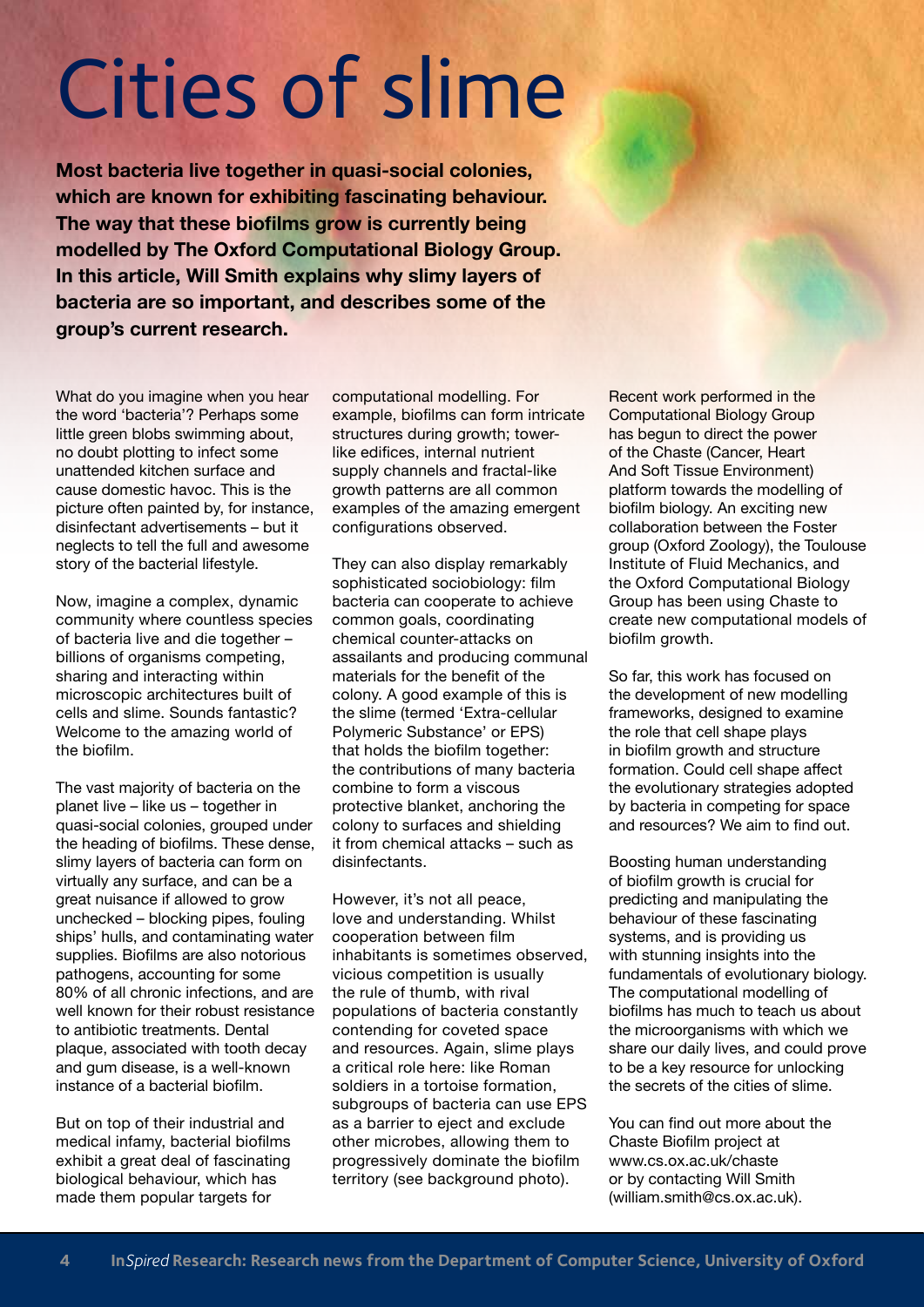*[background photo] Slime as a weapon: by producing extra EPS, a biofilm subpopulation (stained green) is able to burst through a dense mat of bacteria and expand into the space of their competitors.*





*Acknowledgments: Many thanks to James Osborne, Joe Pitt-Francis, Yohan Davit, and Kevin Foster for their help with the project, and to IMFT and the ESPRC for their funding. Images kindly provided by Wook Kim and Katharine Z. Coyte, Kevin R. Foster, and William M. Durham.*

# **Volunteer power**

By engaging members of the public and their computers in a climate modelling project, Oxford University has helped establish a software platform for scientists to use in creating secure volunteer computing projects.

Climate modelling research at Oxford has underpinned the development of the current version of Berkeley Open Infrastructure for Network Computing (BOINC), a technology to enable secure volunteer computing. This was done as part of the climateprediction.net project which is currently managed as CPDN through the Oxford e-Research centre supporting international climate modelling. CPDN models climate change using donated cycles on users' computers, with almost 700,000 users registered by 2013.

Significant work to develop the BOINC technology in the CPDN has enabled scientists to embrace volunteer computing to solve scientific modelling challenges. BOINC has become recognised as the key open-source resource for volunteer computing, supporting significant international scientific endeavours.

The work on BOINC by the Oxford team enabled the uptake of the technology to grow enormously. It meant community users were confident of its ability to harvest compute cycles without compromising the security of their PCs, as well as modellers being able to develop more complex codes to run out in the community and return timely results. It enabled the public to engage in science in a way which had not been achieved before with thousands of users observing a changing globe graphic on their machines showing the results of their own models running on behalf of the climate scientists. CPDN was, and still is, producing climate modelling results which are used by the Met Office.

BOINC is managed as a communitydeveloped tool out of Berkeley, and Oxford's contribution is acknowledged by the now head of this group. BOINC is now widely used by scientific communities across the world. According to www. boincstats.com 2,599,338 people have installed the BOINC software on their machines and there are currently 272,459 active users. The global reach of the CPDN project using BOINC is significant.

Of the 82 BOINC projects, in May 2012 climateprediction.net was the fourth most popular by work-units in progress. Over 129 million simulation-years have been performed since the project's inception and registered users are located in 221 countries. Since 2008, 40,702 distinct individual users have successfully completed one or more model simulations. The computing time required for all the model simulations run successfully since 2008 is equivalent to a 32,220 core machine running full time for one year and producing 100% successful results. An estimate of the value of this CPU time is \$22.5M, based on the rate of the Amazon Elastic Compute Cloud Standard Spot instance (\$0.08/hour default).

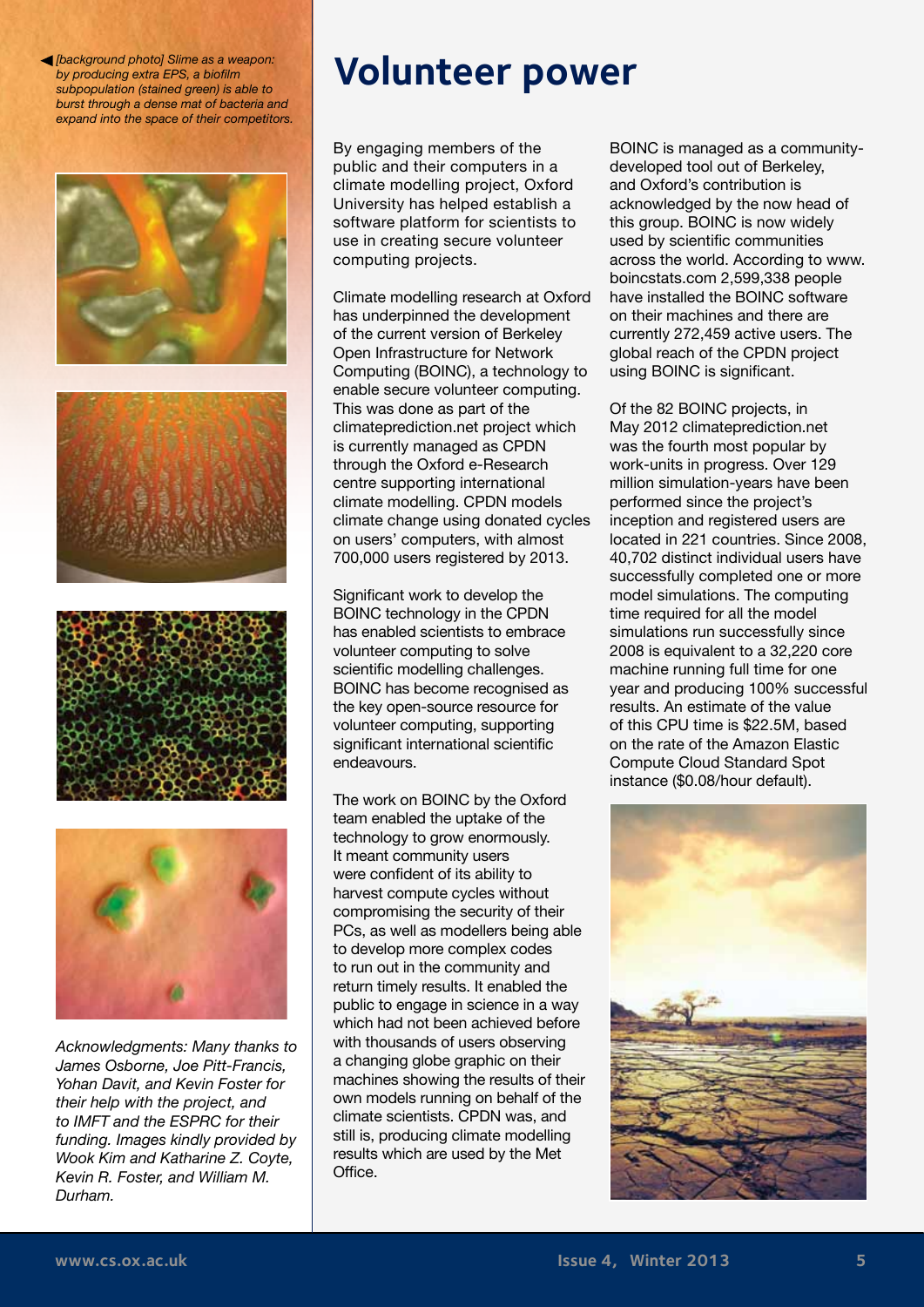# **Chips with confidence**

Collaboration between the University of Oxford and Intel Corporation has developed new methods to check that electronic chips do what they're meant to do, before they are manufactured.

Integrated electronic chips, such as the processor in a laptop, contain many billions of interconnected transistors, all working together to run programs. The engineering design of a new chip is extremely challenging, and ensuring that the finished chip works correctly is vitally important. Almost half of the several years spent creating a new chip goes on testing it for potential errors.

Fabricating a prototype chip to test a design is prohibitively expensive, so computer simulations are widely used to validate designs. But simulation of every possible internal set of connections in every possible operating condition would take many millions of years to test a chip exhaustively, so is clearly not feasible.

Tom Melham, Professor of Computer Science, has been working with Intel Corporation since the late 1990s to develop and apply a mathematical validation technique known as formal verification. This entails building a mathematical description of the chip design and then analysing its correctness by rigorous mathematical proof. The proofs are very large, so a simplification technique called abstraction is used to pick out salient features for testing; one

such technique has been patented by Intel and Tom. Twenty-five years ago these advanced formal verification techniques were thought unachievable; today they are in routine use by Intel and other companies worldwide.

Tom's collaboration with Intel is a prime example of knowledge exchange between academia and industry. Intel, led by experts such as Senior Principal Engineer Dr Carl Seger, has pioneered the use of formal verification on the hardest industrial chip design problems. Tom has worked closely with Intel engineers for over a decade, and Intel researchers have spent time at the University of Oxford – including Carl as a Visiting Fellow of Balliol College during 2006-7.

The ability to rapidly identify design errors in a chip is cost-effectively driving forward new designs that use less power and are more environmentally friendly. The technique also has applications in safety-critical systems, such as aeroplane, automotive, or rail control, where confidence in the chips is vital.

Carl commented: 'Having Professor Melham working with us and helping us articulate and evaluate the "big picture", which often gets lost in the



daily struggle to get the next design out the door, has been invaluable. Some of this joint work provided the foundation for methods that are today used at half a dozen design centres on three continents. In addition, I believe the benefits have been mutual in that we have also provided Professor Melham with a wealth of interesting, challenging, and relevant research problems.'

This research has been funded by Intel Corporation and the Engineering and Physical Sciences Research Council.

This article first appeared as part of The Oxford Impacts series. To find more articles in the series visit: http:/[/partnership.ox.ac.uk/](http:///partnership.ox.ac.uk/category/impact/) [category/impact/](http:///partnership.ox.ac.uk/category/impact/)

## **Women in CS Society launched**

The Oxford Women in Computer Science Society (OxWoCS) was started in June 2013 with the goal of supporting and promoting women in computer science. OxWoCS is a society within Oxford's Department of Computer Science and aims to provide networking opportunities and a support network comprising role models, mentors, and peers.

It exists for all women – students, faculty, and staff.

OxWoCS organises a variety of activities and events, including weekly coffee meetings, and a Distinguished Speaker Seminar Series featuring accomplished female speakers from either academia or industry who – through talking about their career path and experiences – could become role models and inspirations.

Other events include a welcome event for freshers, trips to lectures and conferences, most notably the London Hopper Colloquium, as well as some joint events with the Cambridge women@CL Society.

More information: [http://www.cs.ox.](http://www.cs.ox.ac.uk/societies/women/) [ac.uk/societies/women](http://www.cs.ox.ac.uk/societies/women/)/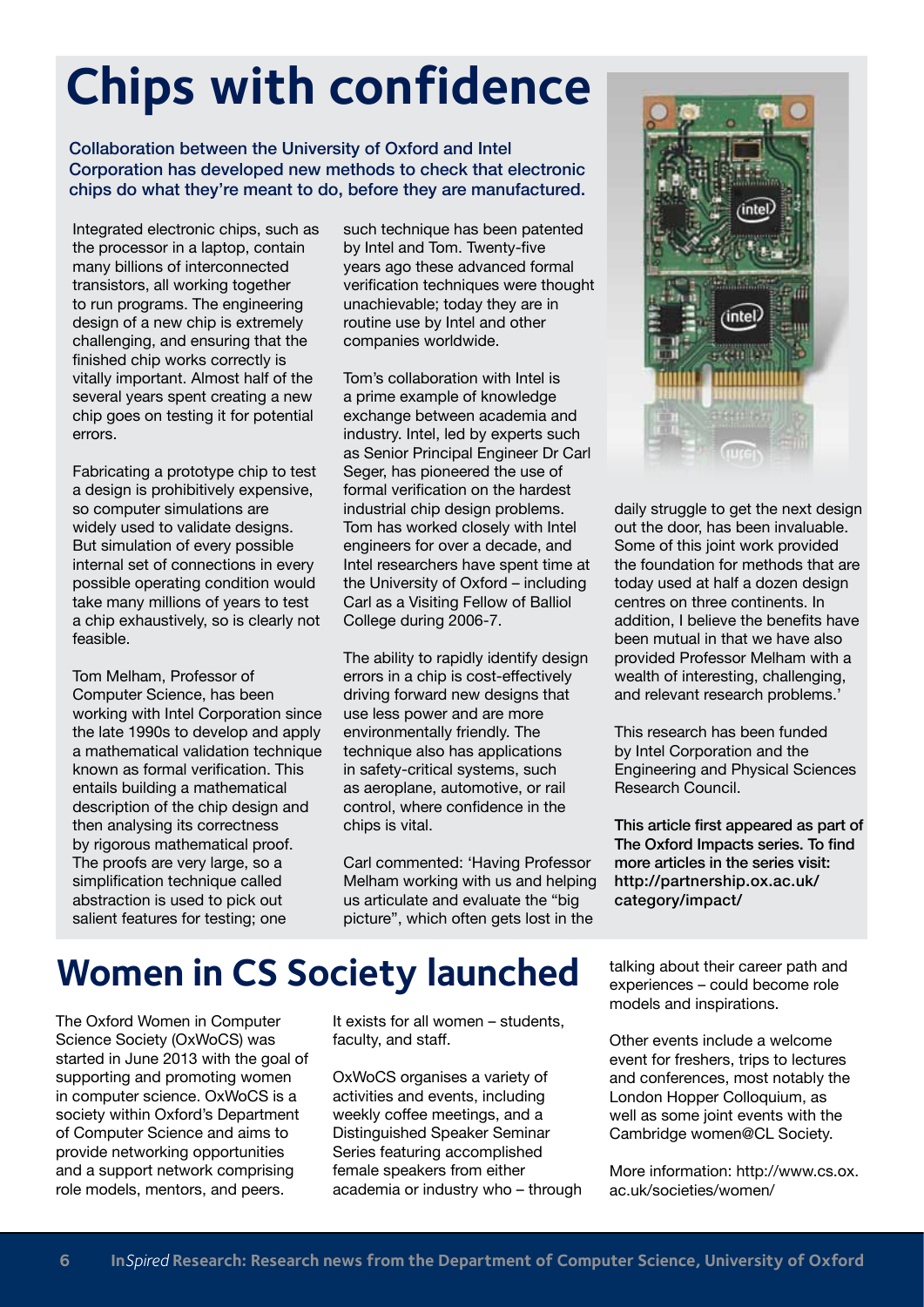

# **Algorithms with the right incentives**

Research into algorithmic game theory under the leadership of Professor Elias Koutsoupias from the Department of Computer Science is being funded for the next five years.

The project 'Algorithms, Games, Mechanisms, and the Price of Anarchy (ALGAME)', which aims to investigate fundamental questions about algorithms, has received an advanced grant funded by the European Research Council (ERC) to run from 2013 to 2018.

Elias' objective is to bring together a local team of young researchers who will work closely with international collaborators to advance the stateof-the-art of algorithmic game theory and open new avenues of research at the interface of computer science, game theory, and economics. The project consists mainly of three intertwined research strands: algorithmic mechanism design. the price of anarchy, and online algorithms.

The price of anarchy attempts to capture the loss of efficiency resulting from competing selfish individuals or companies. For example, average traffic delays on streets could be reduced if drivers were following a centralised plan instead of choosing their own best route.

The explosive growth of the web and the internet has radically changed the economy and society and shifted the focus of many scientific fields, and has especially transformed computer science. It used to be about software and hardware systems designed, built, and operated by a single team, but now it is more about systems that are created and operated by many different entities, usually competitors.

With this dramatic shift in the foundational assumptions of computer systems, we have now to focus on algorithms that are not simply efficient but which also provide the right incentives to the computing agents involved.

### **Expanding algorithm research**

The new algorithms group in the Department of Computer Science was inaugurated in October 2012 with an international workshop on algorithms. The group, headed by Leslie Ann Goldberg, has brought together existing Oxford expertise in algorithms (including Michael Benedikt, Georg Gottlob, Peter Jeavons, Thomas Lukasiewicz and Joel Ouaknine) under one theme, and has expanded upon it with the appointment of three more experts to the department: Professors Elias Koutsoupias, Leslie Ann Goldberg and Paul Goldberg.

The launch of the new theme was marked by a two-day meeting of world-class researchers in the field, held jointly between the Department of Computer Science and St John's College. The speakers included the winners of the Turing Award, the Gödel Prize and the Knuth Prize.

Leslie Ann and Paul moved to Oxford this summer from the University of Liverpool. Paul was the founding head of the Economics and Computation (ECCO) research group at Liverpool. Leslie Ann specialises in computational complexity, where the aim is to discover which computational problems are feasible, which are inherently infeasible, and why. Elias joined the team from the University of Athens last year, bringing with him extensive expertise in algorithmic game theory, its applications to the internet, the web, and the economy, online algorithms, and, more generally, decision-making under uncertainty.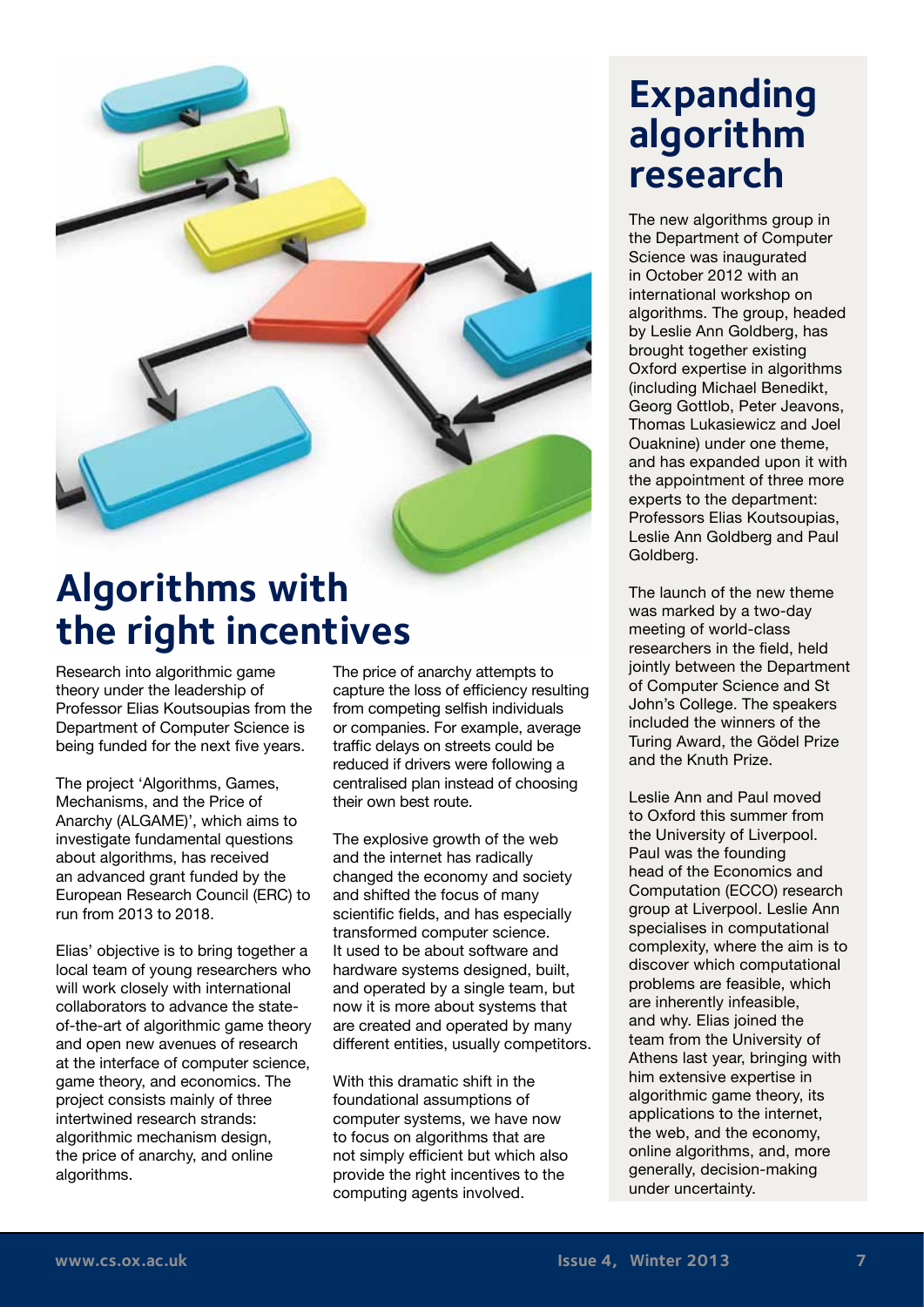# Nature flies in with a solution

By studying how a fly's cells develop, computer scientists have solved a distributed computing problem. A team from Oxford – Peter Jeavons, Alex Scott, and Lei Xu – have used the way that the fly selects special cells to develop a new algorithm to choose leaders in a network.

During a fly's development, certain cells specialise into an unusual state, which then go on to become cells attached to bristles on the back of the fly. The choice of which cells specialise in this way resembles a fundamental problem in distributed computing known as maximal independent set (MIS) selection.

In MIS selection, a large network of identical agents need to choose a small set of *leaders*. Every agent should be connected to at least one leader, but the leaders should not be directly connected to each other. The need for this sort of selection process arises in many different kinds of computer networks.

The challenge is to compute such a set of leaders *efficiently* in a *distributed* way where each agent makes its own independent decisions and there is no central control.

One new idea about how to tackle this problem comes from looking at nature. The MIS selection problem has some similarity with the 'finegrained' pattern formation among groups of neighbouring cells that takes place in many living organisms. In particular, Afek et al. recently pointed out in a paper in *Science* that MIS selection is similar to the selection of certain cells during the development of the nervous system of the fruit fly Drosophila.

During development, certain cells of the fly specialise to become sensory organ precursor (SOP) cells, which later develop into cells attached to small bristles (microchaetes) on the back of the fly that are used to sense the environment (see Figure 2). During the first stage of this developmental process each cell either becomes an SOP or a neighbour of an SOP, and no two SOPs are neighbours. These observed conditions are identical

to the formal requirements in the maximal independent set selection problem.

However the method used by the fly to select these cells appears to be very different from any of the algorithms designed by mathematicians and computer scientists for choosing an MIS. All of these previous algorithms rely on precise numerical calculations, and generally require explicit information about the number of active neighbours that each node in the network currently has. They also generally rely on exchanging a complex set of messages.

By contrast, the cells of the fly appear to solve the problem using only simple local interactions. These local interactions involve proteins on the surface of the cells that allow the cells to switch between two mutually exclusive states.

*continued on next page*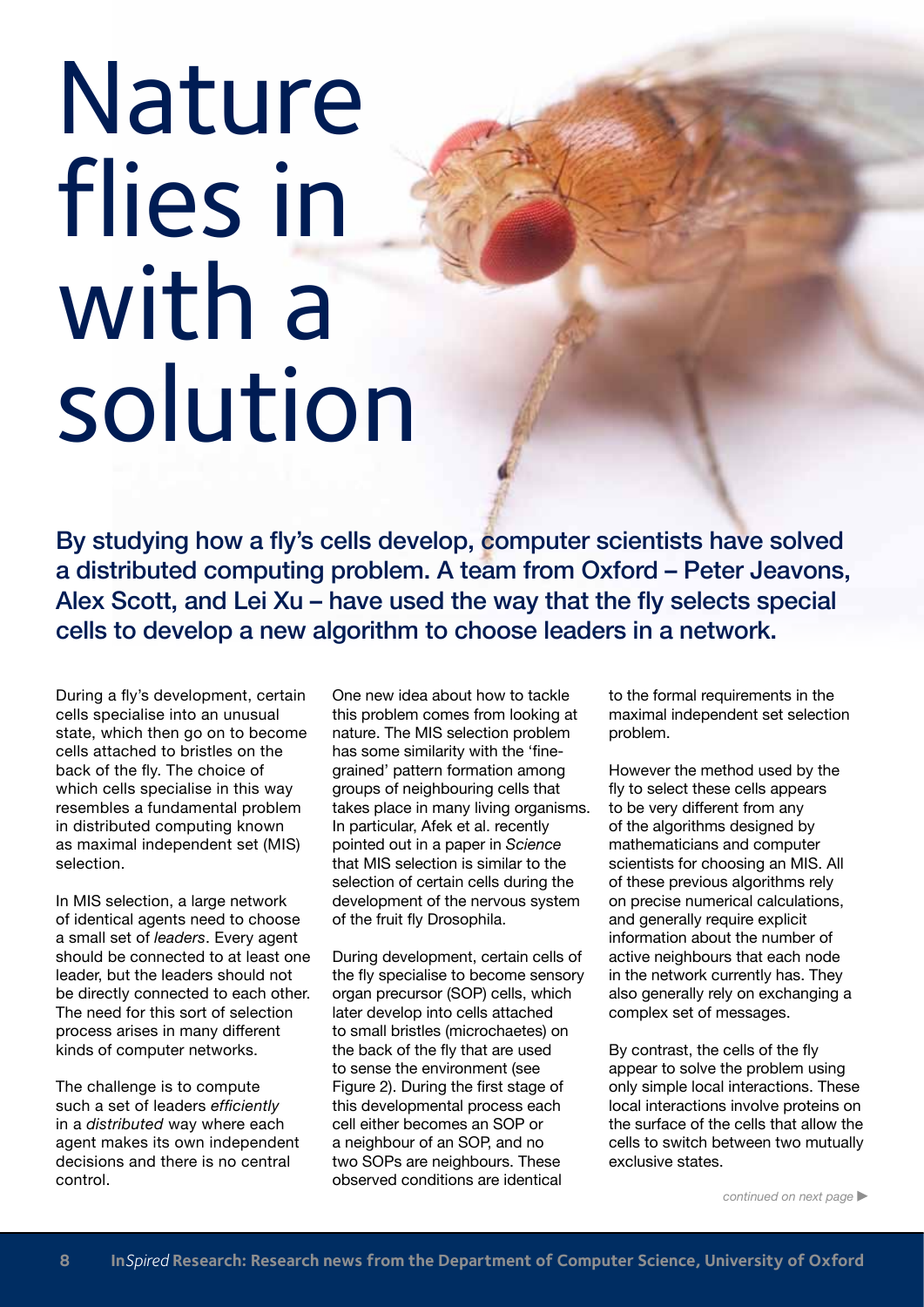#### *from previous page*

In one state the cells display high levels of a protein called Delta on their surface, and low levels of a protein called Notch. In the other state they display high levels of Notch and low levels of Delta. These two proteins affect the behaviour of neighbouring cells, by a process of negative feedback, so that cells that choose the first state tend to encourage their neighbours to go into the other state. At the multicellular level, this lateral inhibition mechanism can break the symmetry among cells and amplify small differences between neighbouring cells, giving rise to patterns, such as the pattern of bristles on the back of the fly.

Studying the way that the fly selects special cells leads to a new distributed algorithm for MIS selection: each node signals that it wishes to join the MIS with a certain probability. If none of its neighbours signals at the same time, then it succeeds and joins the MIS. If there is a clash, where two neighbours both wish to join the MIS at the same time, then they both have to wait, and they both lower their probability. If neither a cell nor its neighbours signal in some round, then that cell raises its probability of signalling in the next round.

We have shown that this simple algorithm is just as fast as the most efficient algorithms previously

proposed – but is much simpler to implement. Unlike previous algorithms it requires no knowledge of the overall graph, uses very simple messages, and is extremely robust. By a careful mathematical analysis we showed that in any network with *n* nodes the expected number of rounds needed to select an MIS in this way is *O(log n)*, which is known to be the best possible performance that is achievable using single-bit messages.

Our description of the algorithm, with some simulations and a detailed mathematical analysis, was presented at the ACM Symposium on Principles of Distributed Computing in July 2013.



Figure 2: Pattern formation in the fly.

Figure 1: Some examples of Maximal



(A) During development, certain cells specialise into an unusual state. These cells then develop into cells that are attached to small bristles on the back of the fly that are used to sense the environment.



(B) The choice of which cells specialise in this way (indicated by darker colour) resembles the MIS selection problem.



(C) The cells of the fly use simple local interactions between the transmembrane proteins Notch and Delta to generate mutually exclusive signalling states.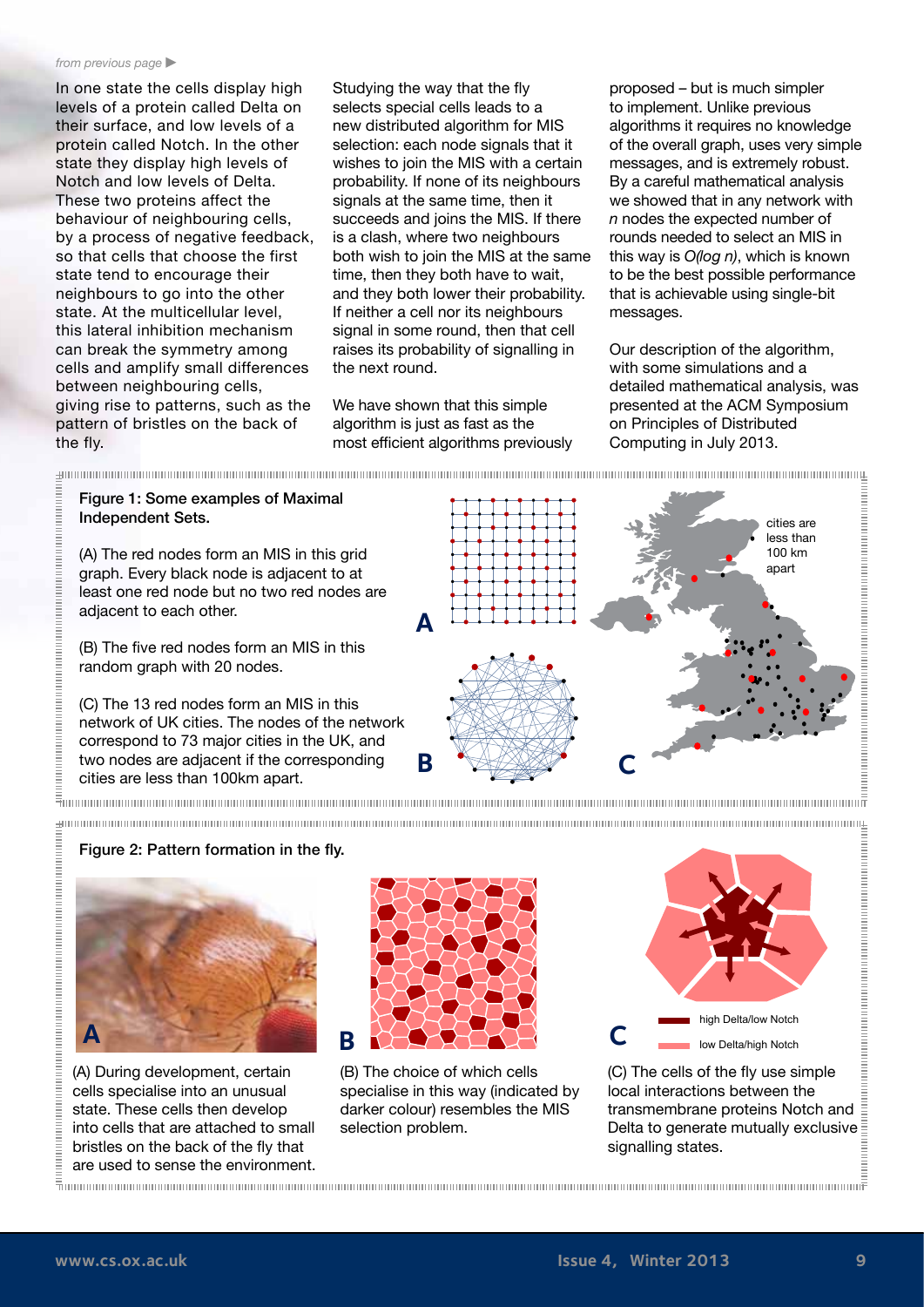# **Underground tracking to become a commercial reality**

It should soon be possible to track people in mines or underground emergencies using a commercial application that is being created by Oxford researchers from technology that they originally developed to study badgers.

When Dr Andrew Markham and Dr Niki Trigoni from the Department of Computer Science needed to work out the position of animals underground, they came up with the idea of using technology that generated very low frequency fields. These can penetrate obstacles, enabling positioning and communication even through thick layers of rock, soil and concrete, which conventional technology, such as GPS, cannot do.

'Most technologies are only checking the magnitude of the signal – the signal strength from each transmitter – to work out distance,' Andrew told Mark Piesing of Wired.co.uk. The new technology measures 'vectors, which give you the magnitude and direction… Our technology can work out your position in three dimensions from a single transmitter.'

This contrasts with other approaches such as GPS or WiFi which are based on triangulation and typically require signals from at least four transmitters. As well as being used underground, the very low frequency tracking could also be used for indoor applications, for instance in a shopping centre or airport.

Having successfully used the basic technology in wildlife tracking, the researchers are now aiming to incorporate it into smart mobile devices: Andrew and Niki are developing a demonstrator on an Android platform and, once the technology is perfected, versions suitable for other popular smart phones, such as the iPhone, shouldn't be far behind.

They have started working with Isis Innovation to commercialise their research and are currently raising money for a spinout firm. The team has proven the basic algorithms and software and are working on more sophisticated techniques to increase performance and accuracy.

#### **Oxford plays part in creating database of world's knowledge**

A quiet revolution in the way Wikipedia offers access to, and manages its data, has taken place with the recent launch of Wikidata. By creating new ways for Wikipedia to manage its data on a global scale, Wikidata allows users direct access to its data. Dr Markus Krötzsch from the Department of Computer Science is one of the original architects of the project, and continues to be a consultant to the development team on technical questions.

The site, which aims to provide a collaboratively edited database of the world's knowledge, became

publically accessible in October 2012. All international Wikipedia editions were connected to the data by March 2013 – the new system most notably serves the links to other languages, shown on the bottom left of every Wikipedia page. As of May 2013, Wikidata became the most frequently edited Wikimedia project with around 15 million contributions per month. Large amounts of data are continuing to be entered by a growing community.

The common-source principle behind Wikidata is expected to lead to a higher consistency and quality within Wikipedia articles, as well as increased availability of information in the smaller language editions. Wikidata should also reduce the maintenance effort for Wikipedia's volunteers.

Wikimedia Deutschland has developed and maintained Wikidata since 2012. The team of eight developers is led by Dr Denny Vrandečić at Wikimedia Deutschland. He and Markus are co-founders of the Semantic MediaWiki project, which has pursued the goals of Wikidata for the last few years.

The initial funding from the Allen Institute of Artificial Intelligence, Google and the Gordon and Betty Moore Foundation, has been extended by a donation from Russian search engine provider Yandex. It will help fund the development of outstanding features, such as support for ranking statements as preferred or deprecated, and adding more major datatypes, such as numbers and URLs. More information about the project can be found at [www.wikidata.org](http://www.wikidata.org)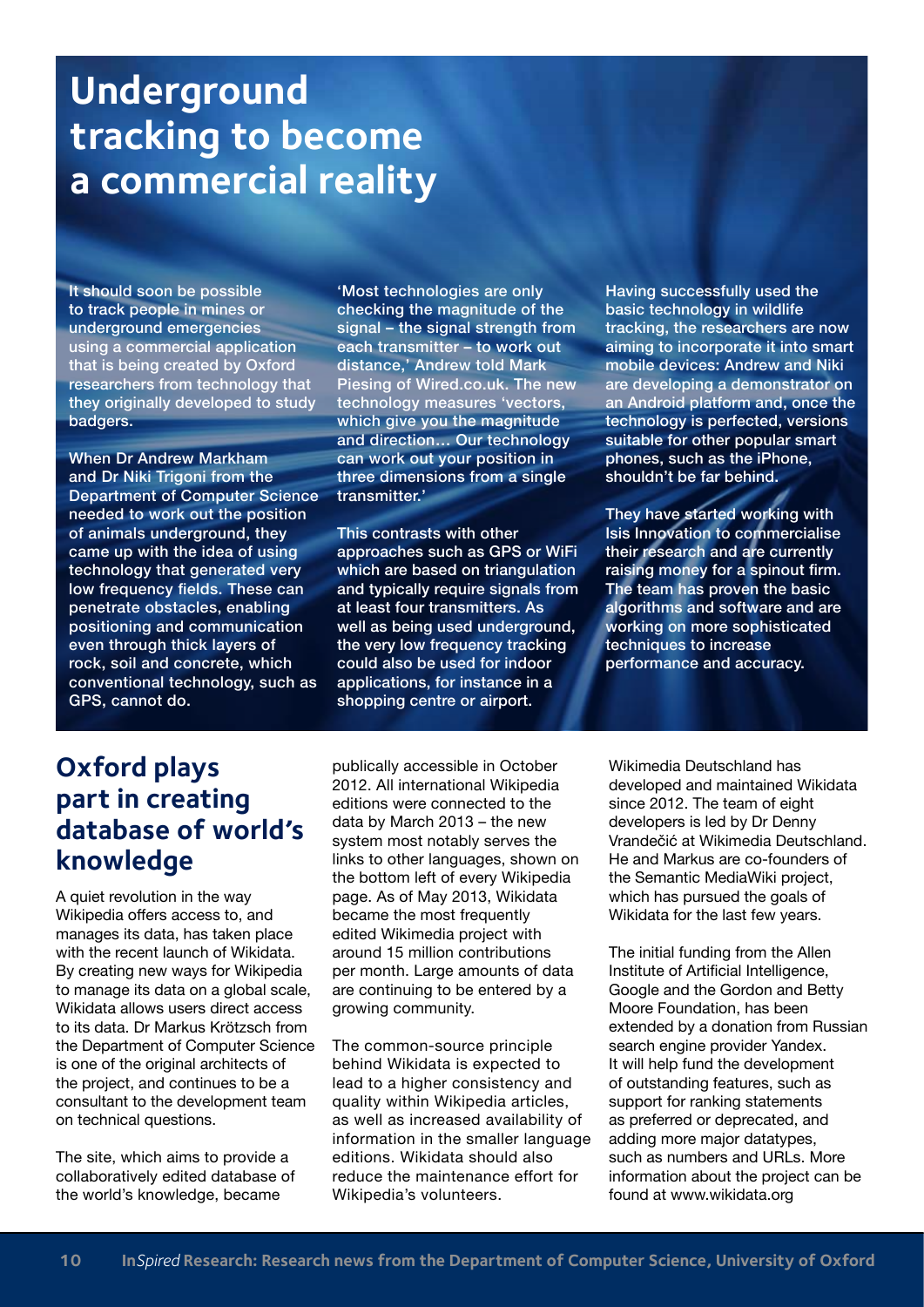# **Big expansion in cyber security portfolio**

Cyber security activities at the University of Oxford have been expanding with an array of exciting new research projects, education and training. They all sit under the umbrella of the Cyber Security Centre, which was set up in March 2012 and unites experts in the field and other interested bodies.

This year, the Cyber Security Centre has added to its portfolio the recently established Global Centre for Cyber Security Capacity-Building, the Centre for Doctoral Training in Cyber Security, and the Corporate Insider Threat Detection research project. Various departments are involved in the Cyber Security Centre, and the Centre for Doctoral Training. The main ones are: the Department of Computer Science; The Oxford Internet Institute; Saïd Business School; the Blavatnik School of Government; and Oxford eResearch Centre.

The Centre for Doctoral Training in Cyber Security began PhD training this autumn. Doctoral training will last four years and provide graduates with skills to contribute research-derived expertise to business or government. The training is focusing on emerging technology themes such as the security of 'big data', cyber-physical security, effective systems verification and assurance, and real-time security.

The Oxford centre expects to produce over 40 DPhil graduates, spread over three intakes, in the next seven years. A similar centre has been established at Royal Holloway. Funding for the two centres together is £7.5 million.

The new Global Centre for Cyber Security Capacity-Building was also set up this year. It aims to understand how to deliver effective cyber security both within the UK and internationally. The research, funded initially for two years by the UK Government, is divided into five dimensions: devising cyber policy and cyber defence; encouraging responsible cyber culture within society; building cyber skills into the workforce and leadership; creating effective legal and regulatory frameworks; and controlling risks through technology and processes.

Each dimension has two co-chairs, drawn from Oxford and other leading research bodies. They are working with a wide range of global partners, including governments, international organisations and the private sector.

Another cyber research project got under way in February looking into the risk from insider attacks to organisations and how to combat them. The Corporate Insider Threat Detection research project, a joint venture between the Universities of Oxford, Leicester and Cardiff, aims to examine how to reduce risks to an organisation from disgruntled, corrupt or just poorly-trained employees, deliberately or accidentally harming crucial data or digital infrastructure.

The project has been commissioned by the Centre for the Protection of National Infrastructure (CPNI), and will develop a conceptual model, as well as a prototype monitoring software, designed to detect cyber insider threats and help identify hazards to businesses before the threat is realised.

### **News in brief**

• Nature Scientific Reports has published a paper that uses PRISM to study cell cycle switch as a computing device. PRISM is a probabilistic model checker being developed at the Universities of Oxford and Birmingham. More PRISM information: www.prismmodelchecker.org.

• A team of computer science doctoral students – William Zeng, Brendan Fong and Miriam Backens – was one of 21 winners in the Summer of Innovation competition for their idea WikiNets: a collaborative, open source, network building tool to share and organise notes and research.

• The Department of Computer Science hosted the 'Internet of Things mash-up day' in September. The Webinos Foundation, an

opensource project, ran the day, and gave presentations and advice to representatives from more than 25 companies.

• The 29th British National Conference on Databases (BNCOD) was held in St Anne's College in Oxford in July. The theme this year was 'Big Data', addressing the growing need to manage data that is too big, too fast, or too hard for existing technology.

• The Department has recently taken over the Robert Hooke building, just a few minutes walk from the main site. The newly refurbished area is now home to the Centre for Doctoral Training in Cyber Security, as well as the Department's cyber security theme, plus teaching and social spaces.

• Britain's leading conference on robotics – Towards Autonomous



Robotics and Systems (TAROS) – was held in Oxford in August. The highlight was a public demonstration of driverless car technology being developed at Oxford University by Engineering expert Professor Paul Newman and his team. Other topics included swarms of robots, robot vision, aerial robots and robots inspired by nature. The conference was chaired by Reader in Computing Science Dr Stephen Cameron.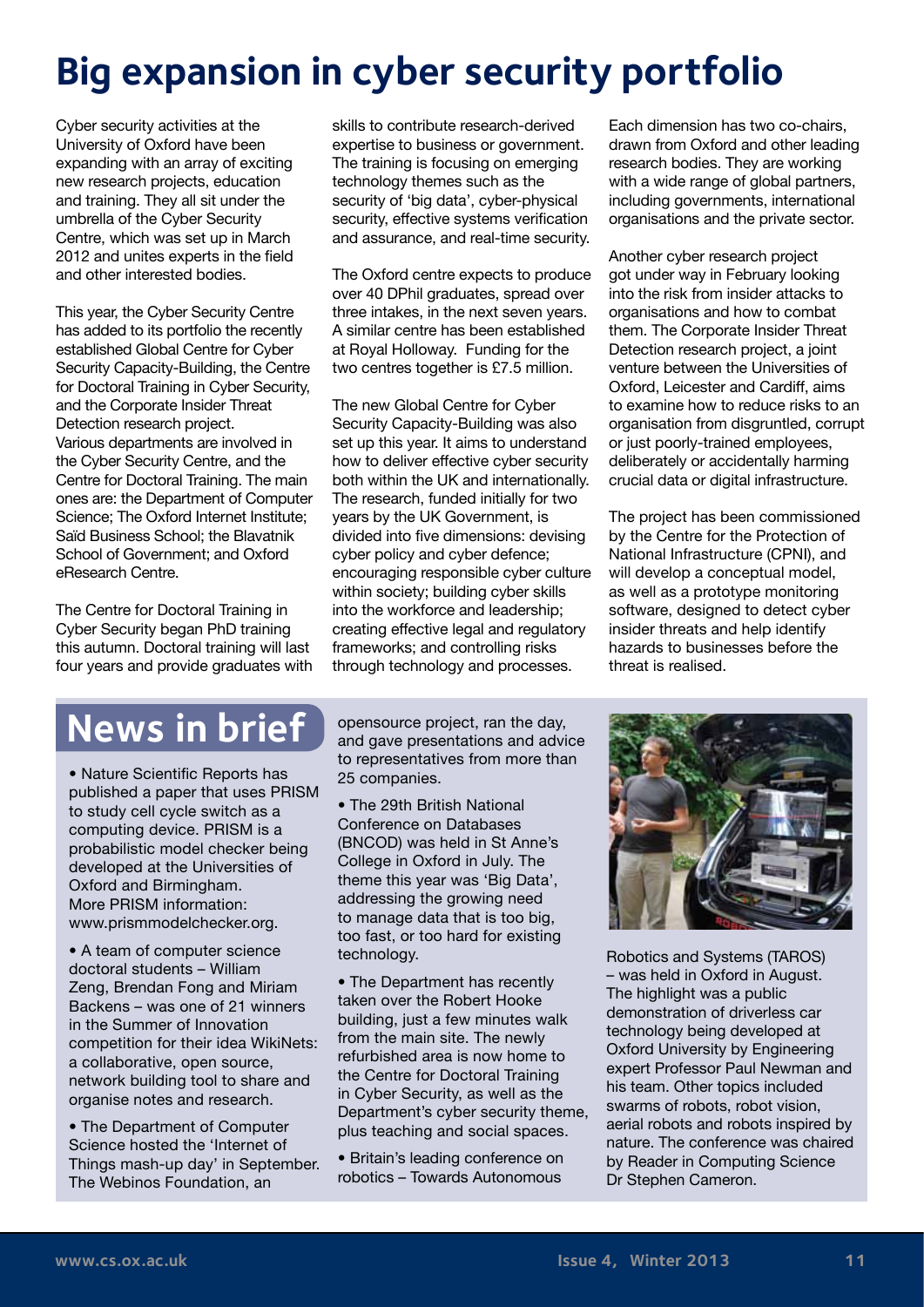# Optimal rhythm to improve life

Professor Marta Kwiatkowska has been awarded a grant for the project, VERIPACE, which aims to lengthen the battery life of pacemakers and improve the patient's quality of life. If successful, it will also mean that the patient needs fewer replacement surgeries, significantly reducing healthcare costs.

Cardiac arrhythmias – irregularities in the heart rhythm – are common diseases that are expected to increase with the aging population. The typical treatment is by expensive surgical implantation

#### **Faster radiotherapy planning**

A collaborative project between physicists, oncologists and computer scientists at Oxford and Cambridge Universities is developing new software to plan radiotherapy treatment. Accel-RT will help overcome the time constraints that currently limit the use of complex treatment by developing improved software tools and processes for the planning of high precision radiotherapy.

While modern radiotherapy machines can now deliver highly targeted treatment, the use of high precision techniques is extremely demanding in terms of hours spent. Over three years the team is aiming to develop tools to speed up the process. Accel-RT was launched in December 2011, and is funded by the Science and Technologies Facilities Council

of cardiac pacemakers, batterypowered medical devices which stimulate the heart to beat appropriately and need to be replaced every five to six years.

In the UK alone, there are around 25,000 pacemaker implants per year, each costing approximately £20,000. Timing faults in the software embedded in a pacemaker device can lead to discomfort, or even patient death.

The main idea of the VERIPACE project is to develop novel

(STFC), through its Innovations Partnership Scheme, with the support of Siemens Healthcare.

Once the research is completed, free software tools will be available to radiotherapy treatment centres. These tools will increase patient access to high precision radiotherapy by reducing the bottlenecks in the clinical workflow. The system will operate as a 'virtual oncologist', observing what the oncologist is treating and using novel search algorithms to recall similar cases from a clinical archive. Models of tissue structures will be used to help outline normal tissue automatically, as well as to track the movement of these structures during the course of radiotherapy treatment.

The key players in the project are established leaders in their fields. At Oxford University, Professor Jim Davies and his team from the methods to derive optimal pacing rates for a given patient. It aims to exploit the modelbased framework for quantitative verification of pacemaker software recently developed within the European Research Council (ERC) Advanced Grant, VERIWARE ([www.](http://www.veriware.org) [veriware.org](http://www.veriware.org)).

The ERC Proof of Concept grant awarded to VERIPACE was introduced in March 2011 to establish the innovation potential of ideas from ERC-funded frontier research projects.

Department of Computer Science have experience in the handling of 'smart' data systems – using metadata elements to allow data to be searched and processed in more intuitive ways. The team includes Dr Neil Burnet from the University of Cambridge and Professor Andy Parker and his team at the High Energy Physics group in Cambridge.

'In essence, Accel-RT is helping to identify tumours and surrounding organs during the planning and delivery of radiotherapy treatment,' said Andy, Principal Investigator for Accel-RT. 'Tracking the change in position and volume of these structures is a complex problem. To perform these calculations in real time for a single patient would require up to 16 Teraflops of processing power – approximately 100 times the power of a standard PC workstation.' More details: [www.accelrt.org.](http://www.accelrt.org)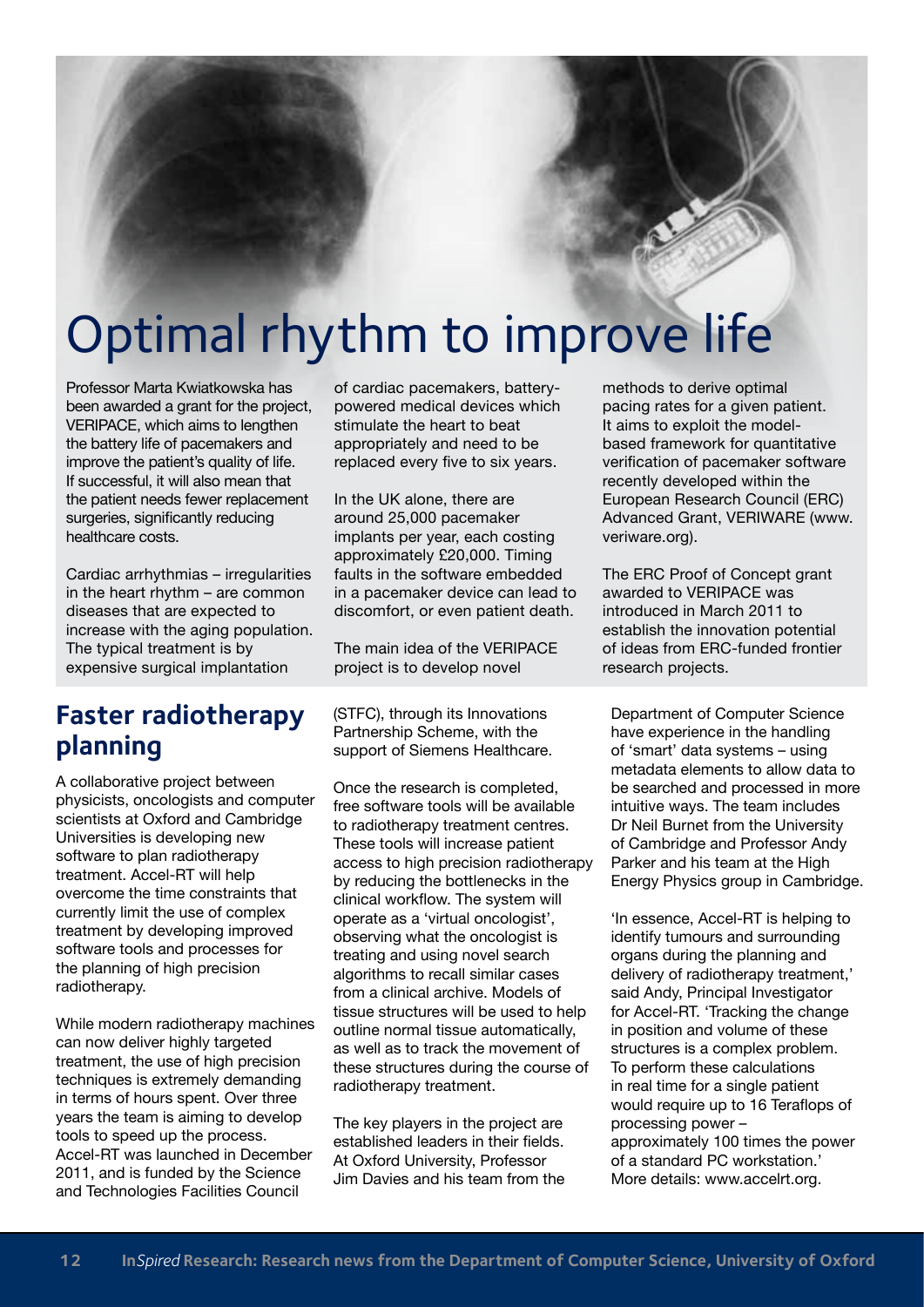#### **Experts advise on simulations for drug safety testing**

Two Oxford computer scientists were among just six experts invited to advise the US on replacing the way it evaluates medicine to include computer simulations.

Before being released to the market, medicines are evaluated by pharmaceutical companies to rule out the possibility of potentially lethal, adverse side-effects on the heart. Regulatory agencies such as the USA Food and Drug Administration (FDA) assess whether the results for cardiotoxicity provided by the companies are convincing or not before authorising the commercialisation of the drug.

In July, the FDA announced a big change in the way medicines are evaluated before being released to market: they want to replace one of the studies conducted in humans (the thorough QT study) by a combined in silico and in vitro assay using computer simulations and human stem cell derived cardiomyocytes. The move is to be implemented by 2015, a big shake-up for the pharmaceutical industry.

The FDA invited Dr Gary Mirams and Dr Blanca Rodriguez from the

#### **Panton Fellowship sees advances in open science**

Sophie Kay (née Kershaw) of the Computational Biology group has recently completed a one-year Panton Fellowship in association with the Open Knowledge Foundation.

As part of her fellowship work, Sophie founded the Open Science Training Initiative (OSTI), an educational scheme for pre-doctoral and early-career researchers. OSTI aims to address the issue of reproducibility in scientific research by driving students' engagement with digital practices

Department of Computer Science at the University of Oxford to present their work and inform them of new technologies available for the evaluation of drug-induced effects on the heart using computer simulations. The aim of inviting experts to present their research was to start the process of shaping the details of the in silico assays that the FDA will request from pharmaceutical companies to test for drug cardiotoxicity.

The work in this area in Oxford was initiated by Prof Denis Noble and the award of the preDiCT project funded by the European Commission from 2008-2011, also led by Prof David Gavaghan and Blanca. After that, Gary's research was supported by funding from industry (GlaxoSmithKline) and a grant from the National Council for the Replacement, Refinement and Reduction of Animal Experiments. Blanca was awarded a Medical Research Council Industry Partnership Award, research grants by Janssen Pharmaceuticals and an EPSRC

Impact Acceleration Award, to support work done with various members of the Department, including Dr Alfonso Bueno-Orovio, John Walmsley, Oliver Britton, Dr Ana Mincholé and Professor Kevin Burrage.

Blanca has also been invited to present their work, in the context of the FDA changes, at the Annual Meeting of the Safety Pharmacology Society in September in Rotterdam and at a joint Safety Pharmacology and British Toxicological Pathology Societies meeting organised in the headquarters of the pharmaceutical company AstraZeneca in November.

The importance of the worldleading research conducted in the Department in this area of Computational Medicine has also been recognised by the Wellcome Trust through the award of a Senior Research Fellowship in Biomedical Sciences to Blanca and a Henry Dale Fellowship to Gary to support their research for the next five years.



and open working techniques. A pilot scheme was run at Oxford's Doctoral Training Centres for Systems Biology, the Life Sciences Interface, and the Industrial Doctorate, in January 2013 and looks set to appear in a network of institutions across Europe, the US and Commonwealth over the coming year.

Sophie's paper addressing the benefits of OSTI's novel education pattern for developing robust scientific research practices was also included in the European Commission's report on Higher Education as part of their vision for Open Education 2030. For further information: www.opensciencetraining.com.

The fellowship involved a significant public aspect, including presentations at the Open Knowledge Festival in Helsinki, an international conference in open technologies, policy and academia, and participation in panel debates at OKFest and Digital Research. Sophie also showcased OSTI at several major institutions in California, including Stanford and Berkeley.

OSTI enjoyed success at the University of Oxford's OxTalent awards in June 2013, winning its category for Open Educational Resources. Sophie has been invited to deliver a workshop at #solo13, a conference of the Nature Publication Group.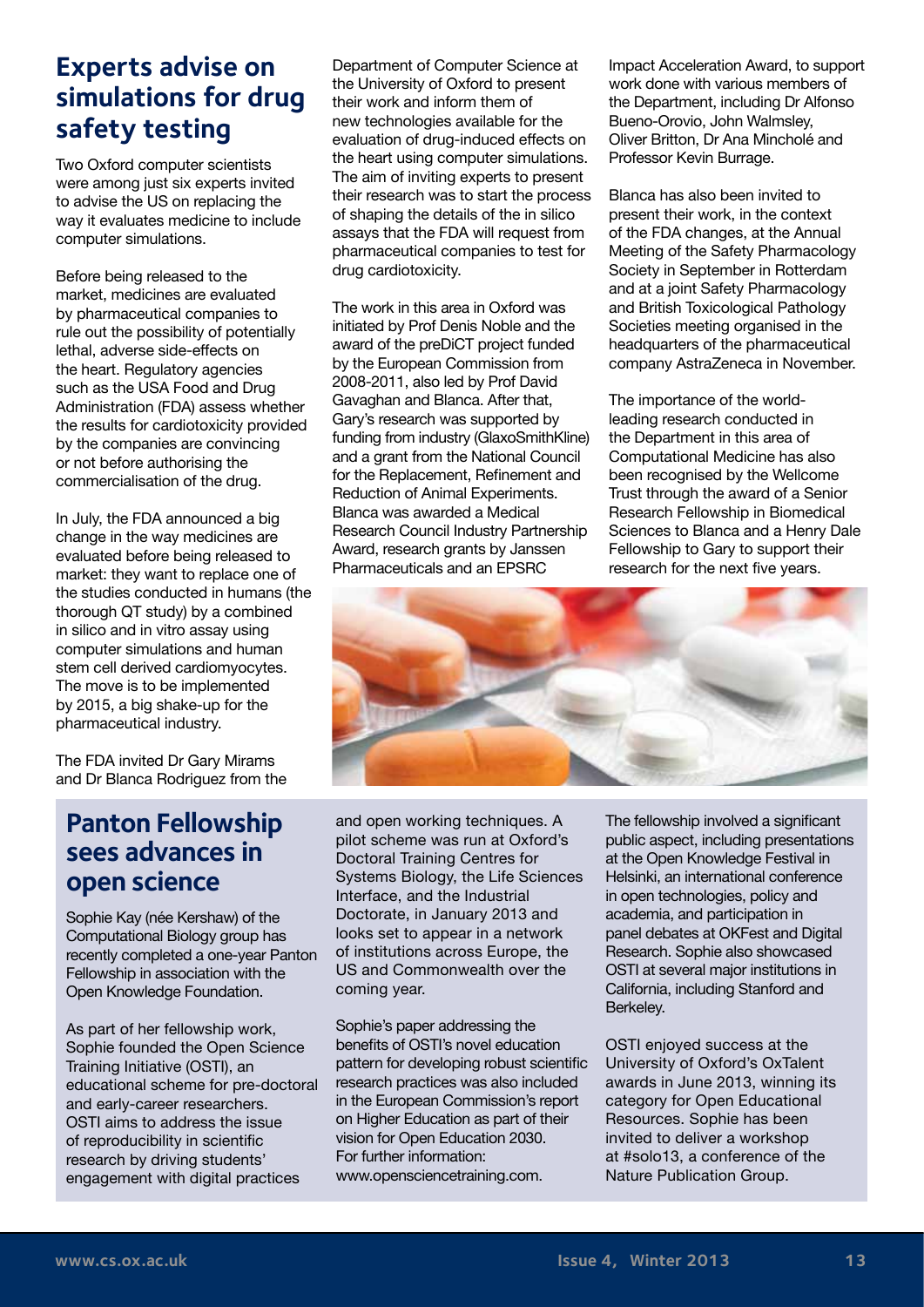# **Floating Points in Dragon Boat challenge**



A team of staff and students – Floating Points @ CS – took part in the annual Abingdon Dragon Boat Race this September.

The team were raising money for SeaSaw (offering grief support to young people), the Thames Valley & Chiltern Air Ambulance, and Daybreak (providing day clubs for dementiasufferers in Oxford).

The team achieved seventh place in the heats, with their quickest time over the course a very respectable 1 minute, 18.9 seconds. Although this wasn't enough to take the team into the finals, it was less than 1.5 seconds behind the best time posted by the competition's ultimate winners, the 'Wittenham Wannabees'

# **Other exploits**

Our students and academics are of course very accomplished computer scientists. But they've got some rather surprising other talents. Here are a few of their non-subject-related achievements in the last year:

Doctoral student Adrian Duncan won a gold medal in Archery and a bronze in the Table Tennis at the British Transplant Games. This adds to his silver in Table Tennis from last year's games.

Bob Coecke – aka Professor Bob – has been using music to understand his chosen field of quantum mechanics for years. He's recently been gigging in Beijing.

Doctoral student Martin Lester, is ranked the best Riichi Mahjong player in the UK, having taken silver at the Oranda Sai-kou tournament in the Netherlands.

Karen Barnes from the Admin & Support team has been raising money for local charity NEETS (for young people not in employment or education) by undertaking four daring challenges, including stopping an in-flight arrow with the hollow of her neck, and doing a fire walk.

In August, doctoral student Aistis Šimaitis won third place in the Chlumec International Triathlon (involving a 400m swim, 36km bike ride, 5km run and 3 pints of beer) after leading the race on finishing the bike ride.

Earlier in the year, he was in an Oxford team that won a bronze medal in the British Universities Team Time Trial Championships, and finished seventh overall in the British Universities 25 mile Individual Time Trial Championships, leading Oxford to a bronze medal in the team classification.

At this year's Oxford-Cambridge Boat Race, Oxford jumped to an immediate lead and held it throughout to win the 159th Boat Race, by a length and a half. MSc student Paul Bennett was in the No. 5 seat. Oxford completed a clean sweep of Cambridge, as the Isis crew (featuring DPhil student William Zeng, who was in the Boat Race last year) had beaten Goldie by one-third of a length earlier in the day.

### **Students present at Eurographics UK**

The winners of a student project, which they designed as part of their undergraduate degree at Oxford, have presented their research to the Eurographics UK conference.

The Group Design Practicals are a new element to the Computer Science degrees, and give secondyear students the opportunity to work on a development project from a list of design briefs. The IBM prize for Best Group Project was awarded to Team Four for NetVis: a tool assisting users to detect potential network attacks by visualising traffic captures in a variety of perspectives that complement each other. The techniques implemented in NetVis

were a collection of both original and well-established approaches developed in a modular fashion, allowing for new visualisations to be appended to the core framework.

'After positive feedback from industry visitors during the departmental demonstration, we – in the Cyber Security Group – encouraged the students to submit their work as a research paper to the Eurographics UK conference, a venue for graphics research,' said Dr Jassim Happa, the departmental mentor for the winning team. 'We assisted in the writing phases, helping the paper conform to conference guidelines and general paper-writing practices. The paper

was accepted and presented in early September 2013.

'We are extremely pleased to have worked with undergraduate students who have been both keen and able to deliver this high level of quality work, and hope to see more of it in future projects.'



*The members of the winning group were: James Nicholls, Dominik Peters, Albert Slawinski, Thomas Spoor and Sergiu Vicol.*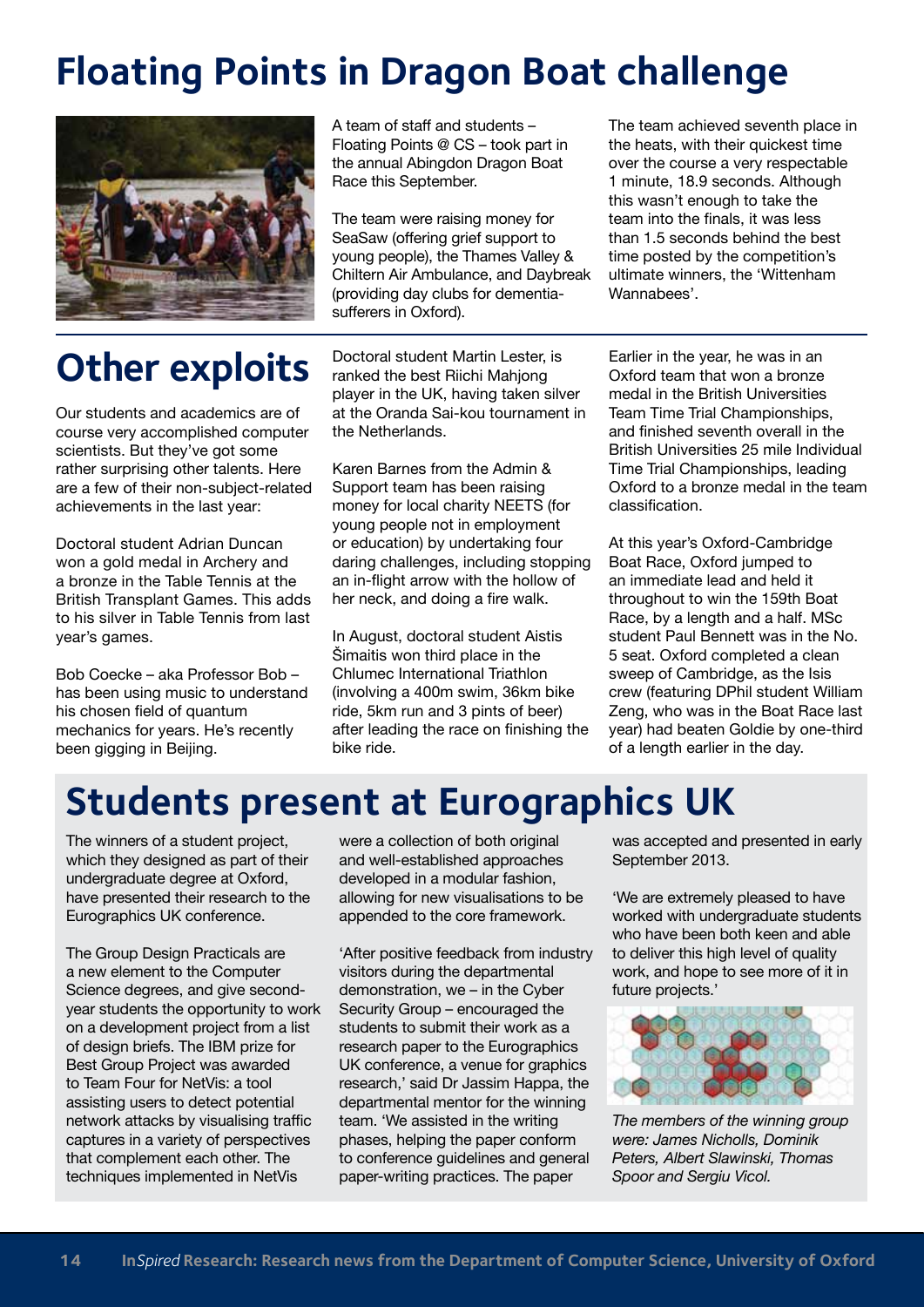# International league table success

Computer science at Oxford has recently topped a number of important international league tables.

The Academic Ranking of World Universities named Oxford in August as best in Europe (and best in the world outside North America) in the 2013 Computer Science league table. Up two places on last year's position, Oxford was the only British university to appear in the top 20 for Computer Science in this year's rankings. The Academic Ranking of World Universities (ARWU) – sometimes known as the Shanghai Rankings – is conducted by researchers at the Center for World-Class Universities of Shanghai Jiao Tong University (CWCU).

In May, the QS World University Rankings placed Oxford third globally, and top in Europe, for Computer Science & Information Systems, up from sixth place last year. The table, produced annually by Quacquarelli Symonds (QS), is based on a global survey of opinions of academics and employers. Some 110 UK universities appear in these subject rankings, which look at 30 disciplines. Of these, 65 UK

universities are in the global top 200 for at least one subject. According to the BBC, overall, Cambridge was in the top 10 for 27 subjects, Oxford for 15 subjects, and Imperial for 10.

The Department's academics have made it into various top tables too. Both Ian Horrocks and Michael Wooldridge currently rank in Microsoft Academic Search's top ten authors in the field of artificial intelligence. Ian Horrocks is also recognised as one of the top authors in the World Wide Web research domain.

This year also sees an increased number of students starting with the Department of Computer Science on taught courses. In October, we welcomed over 60 students across the three undergraduate computer science courses. In addition, over 60 new students started on the full-time MSc programme. In excess of 30 doctoral students have begun their studies with us, alongside more than 15 students in the newly opened Doctoral Training Centre in Cyber Security. More than 80 students have joined the part-time MSc software engineering programmes in the last year.

#### **The following have joined the Department in the last year (2013)**

[previous role and organisation in grey]**:**

**Dr Cas Cremers** – University Lecturer in Computer Science (Software and Systems Security) [Senior Scientist: Institute of Information Security, ETH Zurich]

**Dr Dmitrii Pasechnik** – Senior Research **Fellow** [Assistant Professor: Nanyang Technological University]

**Dr Edith Elkind** – University Lecturer in Computer Science (Computational Game Theory) [Assistant Professor (NRF Fellow): Nanyang Technological University]

**Dr Egor Kostylev** – Departmental Lecturer in Computer Science (Information Systems) [Research Fellow/Associate: The School of Informatics at the University of Edinburgh]

**Dr Kasper Rasmussen** – Departmental Lecturer in Computer Science Nisiting Assistant Project Scientist: University of California, Irvine]

**Professor Leslie Ann Goldberg** – Professor of Computer Science [Professor: University of Liverpool]

**Livia Predoiu** – Marie Curie Fellow [Computer Scientist: State Archive of Saxony Anhalt]

**Professor Luca Cardelli FRS** – Royal Society Research Professor. [retains his position at Microsoft Research Cambridge]

**Professor Nando De Freitas** – Professor of **Computer Science [Professor: University of** British Columbia]

**Professor Paul Goldberg** – Professor of **Computer Science [Professor: University of Liverpool** 

**Dr Stanislav Živný** *re-joined* – Research Lecturer and Royal Society Research Fellow. [Senior Research Fellow in Advances in Discrete Mathematics: University of Warwick]

#### **Staff who have changed role internally:**

**Dr Chris Heunen** – Research Lecturer **Dr Evgeny Kharlamov** – Senior Research Fellow

**Dr James Vicary** – Senior Research Fellow **Dr Markus Krötzsch** – Departmental Lecturer **Dr Stefan Kiefer** – Research Lecturer and Royal Society Research Fellow [all Research Assistants]

**Dr Andrew Markham** – University Lecturer in Computer Science (Software Engineering). [EPSRC Postdoctoral Research Fellow]

**Dr Blanca Rodriguez –** University Lectureship in Computational Medicine, and Wellcome Trust Senior Research Fellowship [Medical Research Council Career Development **Fellowshipl** 

**Dr Gary Mirams** – Wellcome Trust / Royal Society Henry Dale Fellowship [College Lecturer]

**Dr Vojtĕch Forejt** – University Lecturer in Computer Science (Software Engineering. [Researcher]

#### **Academic staff appointed:**

**Professor Michael Wooldridge**, Professor of Computer Science as Deputy Head of Department.

**Professor Jeremy Gibbons** as interim Director of the Software Engineering Programme.